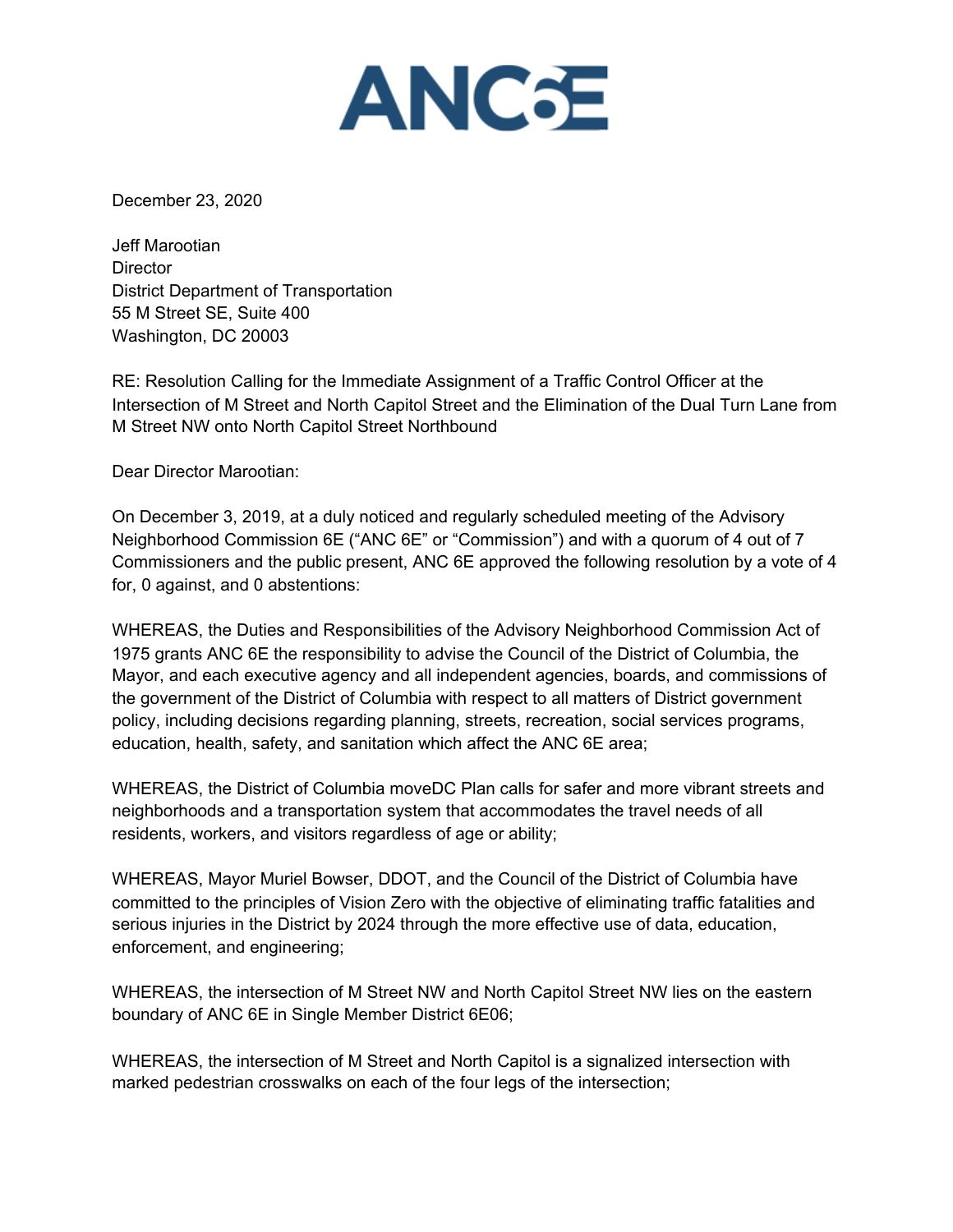WHEREAS, the eastbound approach of M Street NW has two (dual) left turn lanes onto North Capitol Street northbound and the left-turning vehicles cross the north leg crosswalk;

WHEREAS, intersections with dual turn lanes create multiple points of conflict between motor vehicles and pedestrians, which elevates the stress of pedestrians crossing at the signalized crosswalk and increases the risk of motor vehicle crashes with pedestrians;

WHEREAS, in March 2018, DDOT committed to eliminating dual turn lanes in the District, including at the intersection of M Street NW and North Capitol Street;<sup>1</sup>

WHEREAS, over 21 months have passed since DDOT announced its commitment to eliminate dual turn lanes at the intersection of M Street NW and North Capitol Street, but as of the date of this resolution, DDOT has taken no action to eliminate the dual turn lanes and is still studying options for the elimination of the dual turn lanes at this intersection;

WHEREAS, the attendance zone for the Walker-Jones Education Camp extends across North Capitol Street to include much of the NoMa neighborhood and significant numbers of elementary- and middle school-aged students cross North Capitol Street each day to get to school – and many of these students cross North Capitol Street at M Street;

WHEREAS, school aged children are the most vulnerable pedestrians and should be provided additional safety precautions, as is recognized by DDOT's Safe Routes to School Program;

WHEREAS, school aged children are most likely to be present at the intersection of M Street and North Capitol Street during the periods immediately preceding and immediately following school hours and after-school care for Walker-Jones Education Campus and these hours roughly correspond to rush hours with the highest volume to vehicle volume;

WHEREAS, the redevelopment of Sursum Corda and the District of Columbia Housing Authority will bring over 2,000 new residential units and retail businesses to the areas immediately west and east of the intersection of M Street and North Capitol Street, which will significantly increase the volume of pedestrian and vehicular traffic through the intersection;

WHEREAS, four pedestrians have been struck and killed by drivers of motor vehicles on or near North Capitol Street since the beginning of 2019, making North Capitol Street one of the most deadly streets for pedestrians in the District;

WHEREAS, the NoMa Business Improvement District (BID) and DDOT jointly published the North Capitol Street Needs Assessment in January 2019<sup>2</sup>, which studied transportation safety issues and made recommendations to improve transportation safety for a section of North Capitol Street that includes the intersection with M Street;

<sup>&</sup>lt;sup>1</sup> See: https://ddot.dc.gov/page/intersections-dual-turn-lanes

<sup>&</sup>lt;sup>2</sup> See: https://www.nomabid.org/wp-content/uploads/2019/01/North-Capitol-Street-Needs-Assessment-Report-011619-WEB.pdf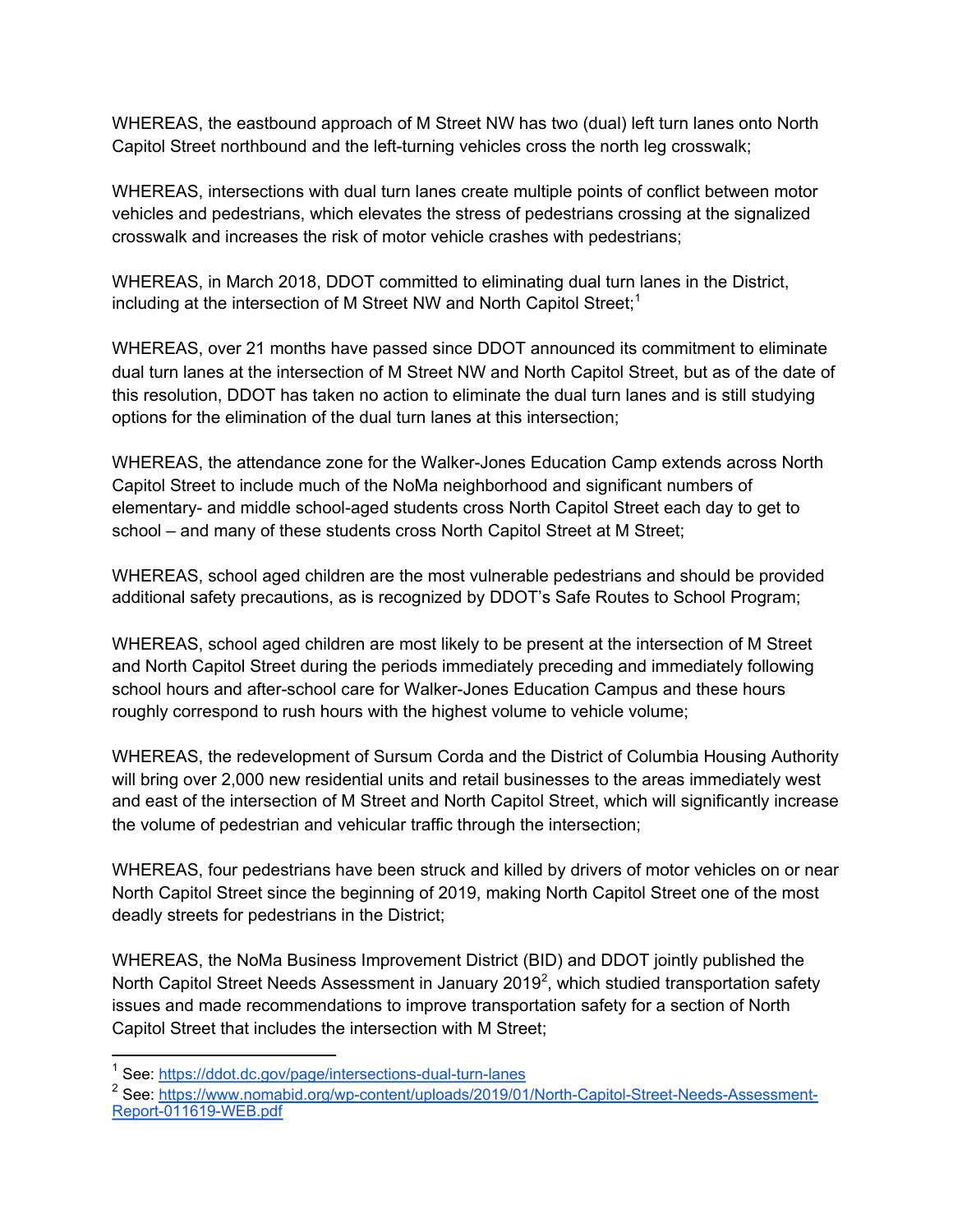WHEREAS, the North Capitol Street Needs Assessment identified a considerable traffic volume of vehicles turning left from eastbound M Street NW onto northbound North Capitol Street during the AM and PM rush hours (634 and 538 vehicles per hour, respectively);

WHEREAS, the North Capitol Street Needs Assessment identified the following concerns regarding hazardous pedestrian operations at the intersection of M Street and North Capitol Street:

"The outside left turn lane on the eastbound approach has limited visibility with respect to pedestrians crossing in the north leg crosswalk when there are adjacent left-turning vehicles in the inside left turn lane. Additionally, the dual left movement operates concurrently with the pedestrian phase, introducing a potential "multiple threat" scenario. During both the AM and PM peak periods, a significant number of children were observed crossing the intersection."

WHEREAS, the North Capitol Street Needs Assessment recommended as an "Immediate Action" that DDOT assign Traffic Control Officers for the left turn restrictions and yielding to pedestrians and cyclists;

WHEREAS, in the 12 months since its publication, DDOT has failed to implement the majority of the recommendations from the North Capitol Street Needs Assessment, including the "Immediate Action" to assign a Traffic Control Officer at the intersection of M Street and North Capitol Street;

WHEREAS, DDOT's continued delay in assigning a Traffic Control Officer at the intersection of M Street and North Capitol Street puts pedestrian lives at risk, including elementary and middle school students at Walker-Jones Education Campus;

WHEREAS, DDOT's continued delay in removing the dual turn lane at the intersection of M Street and North Capitol Street puts puts pedestrian lives at risk, including the elementary and middle school students at Walker-Jones Education Campus;

THEREFORE, BE IT RESOLVED that ANC 6E requests that DDOT immediately assign a Traffic Control Officer to the north leg crosswalk during the AM and PM peak periods, with a focus on when school children are present; and

BE IF FURTHER RESOLVED that in the short-term, DDOT eliminate the dual left-turn lanes from M Street eastbound onto N Capitol Street northbound and install automated traffic enforcement (speeding and red light cameras) at the same intersection.